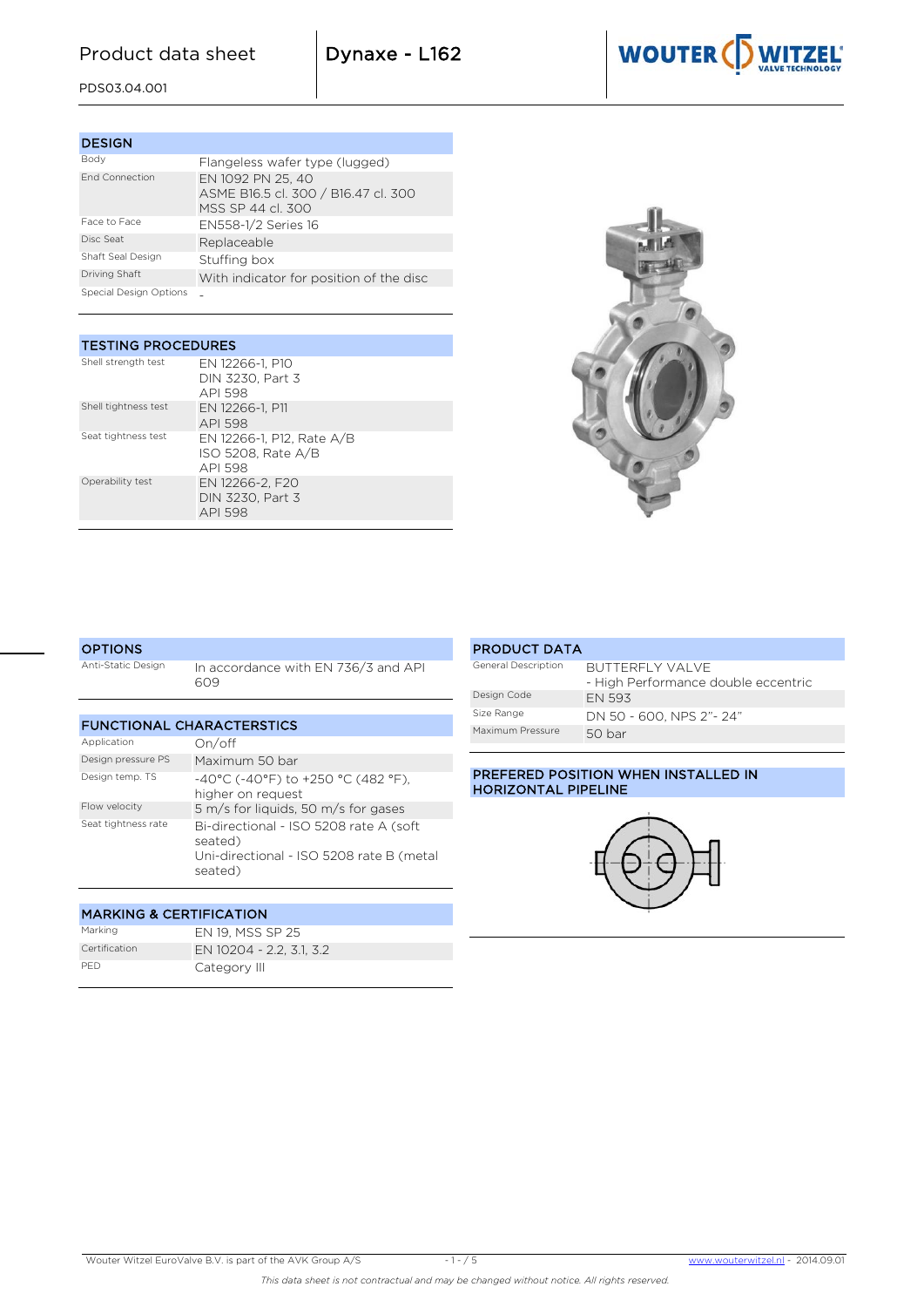

 $3.01$ 

 $3.02$ 

 $3.01$ 

 $3.02$ 

 $3.03$  $3.04$ 

 $-3.01$ 

 $3.02$  $-3.03$ 

 $-3.01$ 

 $3.02$ 

 $3.03$ 

 $-3.01$ 

 $3.02$ 

 $3.03$ 

PDS03.04.001

### PARTS LIST – DYNAXE L162 – 50-600 (2"-24")



|       | <b>Item Description</b>  | Material <sup>(1)</sup>                          | EN/DIN                               | <b>Comparable ASTM</b>     |
|-------|--------------------------|--------------------------------------------------|--------------------------------------|----------------------------|
|       | 1.01 Body                | <b>Austenitic SS</b><br>Carbon Steel             | 1.4408, EN 10213<br>1.0619, EN 10213 | A 351, CF8M<br>A 216, WCB  |
|       | 1.02 Body seat           | Stainless steel<br>Stellite                      | 1.4370                               |                            |
|       | 2.01 Disc                | Austenitic SS <sup>(2)</sup><br>Carbon Steel (3) | 1.4401, EN 10088<br>1.0460, EN 10273 | A 182, F316<br>A 105 N     |
|       | 2.02 Retaining ring      | Austenitic SS                                    | 1.4401, EN 10088                     | A 182, F316                |
|       | 2.03 Screw               | Stainless Steel - A4/70                          |                                      |                            |
|       | 3.01 Disc seat ring (TH) | RTFE 15-12-3                                     | $\equiv$                             |                            |
|       | 3.02 Helix coil          | Austenitic SS                                    | 1.4401, EN 10088                     | A 182, F316                |
|       | 4.01 Upper shaft         | Austenitic SS<br>Martensitic SS                  | 1.3964<br>1.4021, EN 10088           | A 479, XM-19<br>A 276, 420 |
|       | 4.02 Lower shaft         | See ITEM 4.01                                    | See ITEM 4.01                        | See ITEM 4.01              |
|       | 5.01 Packing ring        | Graphite (>99.85%)                               |                                      |                            |
|       | 5.02 Taper ring          | Austenitic SS                                    | 1.4401, EN 10088                     | A 182, F316                |
|       | 6.01 Packing gland       | Austenitic SS                                    | 1.4408, EN 10213                     | A 351, CF8M                |
|       | 6.02 Gland flange        | Austenitic SS                                    | 1.4408, EN 10213                     | A 351, CF8M                |
|       | 6.03 Stud bolt           | Stainless Steel - A4/70                          |                                      |                            |
|       | 6.04 Hex. nut            | Stainless Steel - A4/70                          |                                      |                            |
|       | 6.05 Washer              | Stainless Steel - A4                             |                                      |                            |
|       | 6.06 Bevelled washer     | Stainless Steel                                  |                                      |                            |
|       | 7.01 Sliding bearing     | Austenitic SS / coated                           | 1.4401, EN 10088                     | A 182, F316                |
|       | 8.01 Snap ring           | Stainless Steel                                  | 1.4310                               |                            |
|       | 8.02 Set screw           | Stainless Steel - A4/70                          |                                      |                            |
|       | 9.01 Bracket             | Austenitic SS                                    | 1.4401, EN 10088                     | A 182, F316                |
|       | 9.02 Screw               | Stainless Steel - A4/70                          |                                      |                            |
|       | 9.03 Washer              | Stainless Steel - A4                             |                                      |                            |
|       | 9.04 Spring lock washer  | Stainless Steel - A4                             |                                      |                            |
|       | 9.05 Hex. nut            | Stainless Steel - A4/70                          |                                      |                            |
|       | 10.01 Marking plate      | Austenitic SS                                    | 1.4401, EN 10088                     | A 182, F316                |
| 10.02 | <b>Blind rivet</b>       | Stainless Steel - A4                             |                                      |                            |

<sup>(1)</sup> Other materials like Duplex, 6Mo, Titanium, on request<br><sup>(2)</sup> forged ≤ DN 125, casted ≥ DN 150, material 1.4408, EN 10213 (A 351, CF8M)<br><sup>(3)</sup> forged ≤ DN 125, casted ≥ DN 150, material 1.0619, EN 10213 (A 216, WCB)

Wouter Witzel EuroValve B.V. is part of the AVK Group A/S - 2 - / 5 [www.wouterwitzel.nl](http://www.wouterwitzel.nl/) *-* 2014.09.01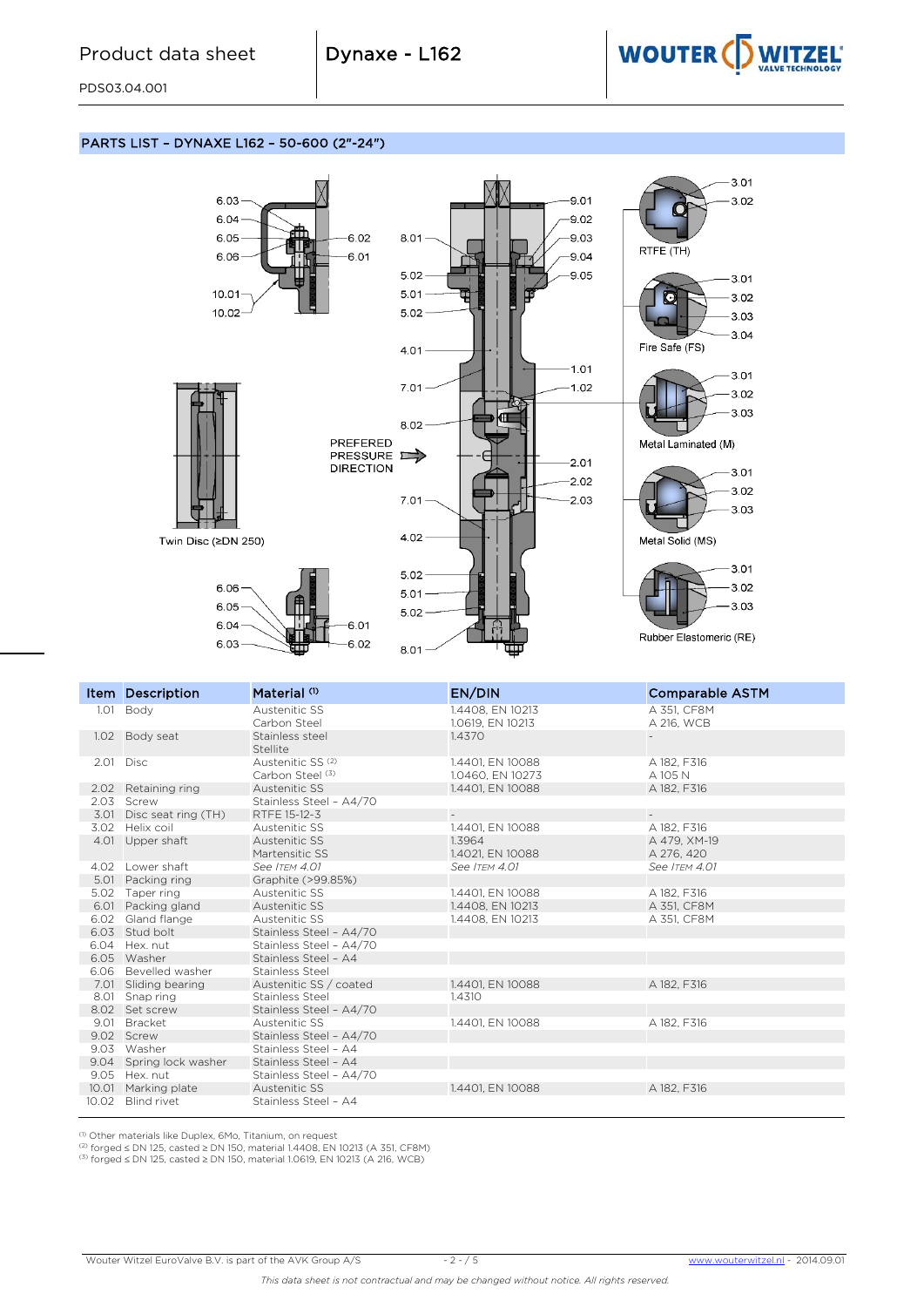

PDS03.04.001

# DIMENSIONS – DYNAXE L162 – 50-400 (2"-16")



| DN  | <b>NPS</b>       | А   | в   | С   | D   | Е   | $G^{(*)}$ | $H^{(*)}$                | ၂(°) | J1 <sup>th</sup>             | <b>ISO</b><br>5211 | ĸ   | M  | n              | <b>MASS</b><br>±kg |
|-----|------------------|-----|-----|-----|-----|-----|-----------|--------------------------|------|------------------------------|--------------------|-----|----|----------------|--------------------|
| 50  | 2 <sup>n</sup>   | 58  | 101 | 43  | 139 | 197 | 15        | 14                       | 18   | $\overline{\phantom{0}}$     | F <sub>05</sub>    | 50  |    | 4              | 9                  |
| 65  | $2\frac{1}{2}$ " | 58  | 120 | 46  | 139 | 197 | 15        | 14                       | 18   | -                            | F <sub>05</sub>    | 50  |    | 4              |                    |
| 80  | 3"               | 71  | 135 | 64  | 157 | 204 | 19        | 17                       | 22   | $\qquad \qquad \blacksquare$ | F <sub>O</sub> 7   | 70  | 9  | 4              | 16                 |
| 100 | 4 <sup>''</sup>  | 96  | 158 | 64  | 170 | 216 | 19        | 17                       | 22   | -                            | F <sub>O</sub> 7   | 70  | 9  | 4              | 19                 |
| 125 | 5"               | 120 | 188 | 70  | 202 | 263 | 22        | 22                       | 28   | $\overline{\phantom{0}}$     | F10                | 102 | 11 | 4              | 31                 |
| 150 | 6"               | 150 | 215 | 76  | 217 | 278 | 22        | 22                       | 28   | -                            | F <sub>10</sub>    | 102 | 11 | 4              | 44                 |
| 200 | 8''              | 197 | 276 | 89  | 252 | 307 | 28        | 27                       | 36   | -                            | F12                | 125 | 13 | 4              | 67                 |
| 250 | 10"              | 251 | 330 | 114 | 319 | 388 | 65        | ۰.                       | 45   | 42                           | F14                | 140 | 17 | $\overline{4}$ | 123                |
| 300 | 12"              | 301 | 389 | 114 | 343 | 413 | 65        | -                        | 45   | 42                           | F14                | 140 | 17 | 4              | 150                |
| 350 | 14"              | 323 | 430 | 127 | 441 | 473 | 78        | ۰.                       | 60   | 60                           | F16                | 165 | 21 | $\overline{4}$ | 260                |
| 400 | 16"              | 372 | 505 | 140 | 495 | 585 | 110       | $\overline{\phantom{0}}$ | 72   | 72                           | F <sub>25</sub>    | 254 | 17 | 8              | 366                |

(\*) See actuator attachment dimensions (PDS03.00.001) for complete survey

Wouter Witzel EuroValve B.V. is part of the AVK Group A/S - 3 - / 5 [www.wouterwitzel.nl](http://www.wouterwitzel.nl/) *-* 2014.09.01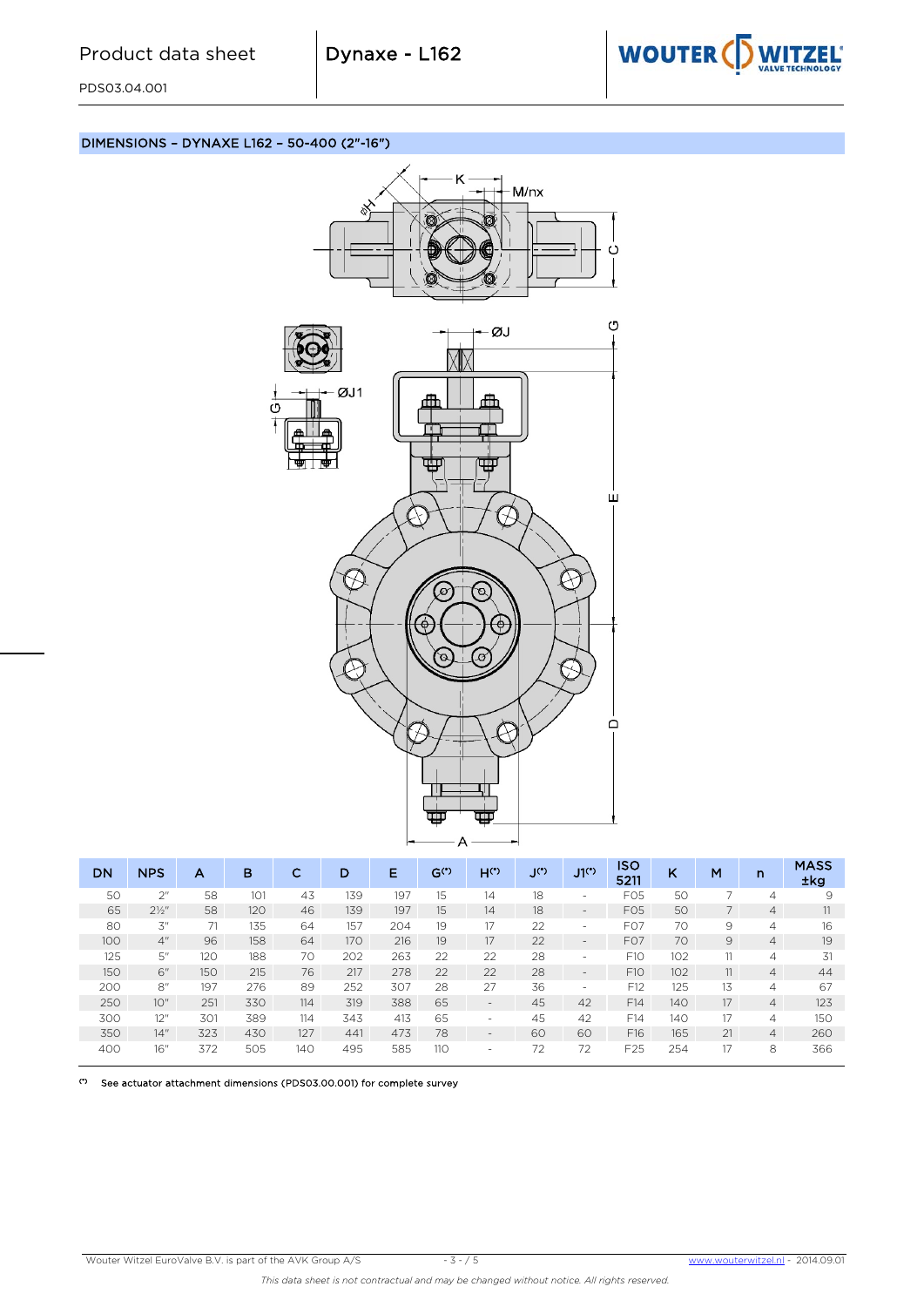

PDS03.04.001

DIMENSIONS – DYNAXE L162 – 450-600 (18"-24")



| <b>DN</b> | <b>NPS</b> | A   | B   | $\mathsf{C}$ | D   | E.  | $G^{(*)}$ | $\mathcal{C}$ | $J1(*)$ | <b>ISO</b><br>5211 | $\mathsf{K}$ | M  | $\mathsf{n}$ | <b>MASS</b><br>±kg |
|-----------|------------|-----|-----|--------------|-----|-----|-----------|---------------|---------|--------------------|--------------|----|--------------|--------------------|
| 450       | 18"        | 425 | 547 | 152          | 521 | 611 | 110       | 72.           | 72      | F <sub>25</sub>    | 254          |    | 8            | 413                |
| 500       | 20"        | 477 | 610 | 152          | 550 | 642 | 110       | 72            | 72      | F <sub>25</sub>    | 254          | 17 | 8            | 474                |
| 600       | 24"        | 559 | 720 | 178          | 640 | 728 | 130       | 80            | 80      | F30                | 298          |    | 8            | 788                |

(\*) See actuator attachment dimensions (PDS03.00.001) for complete survey